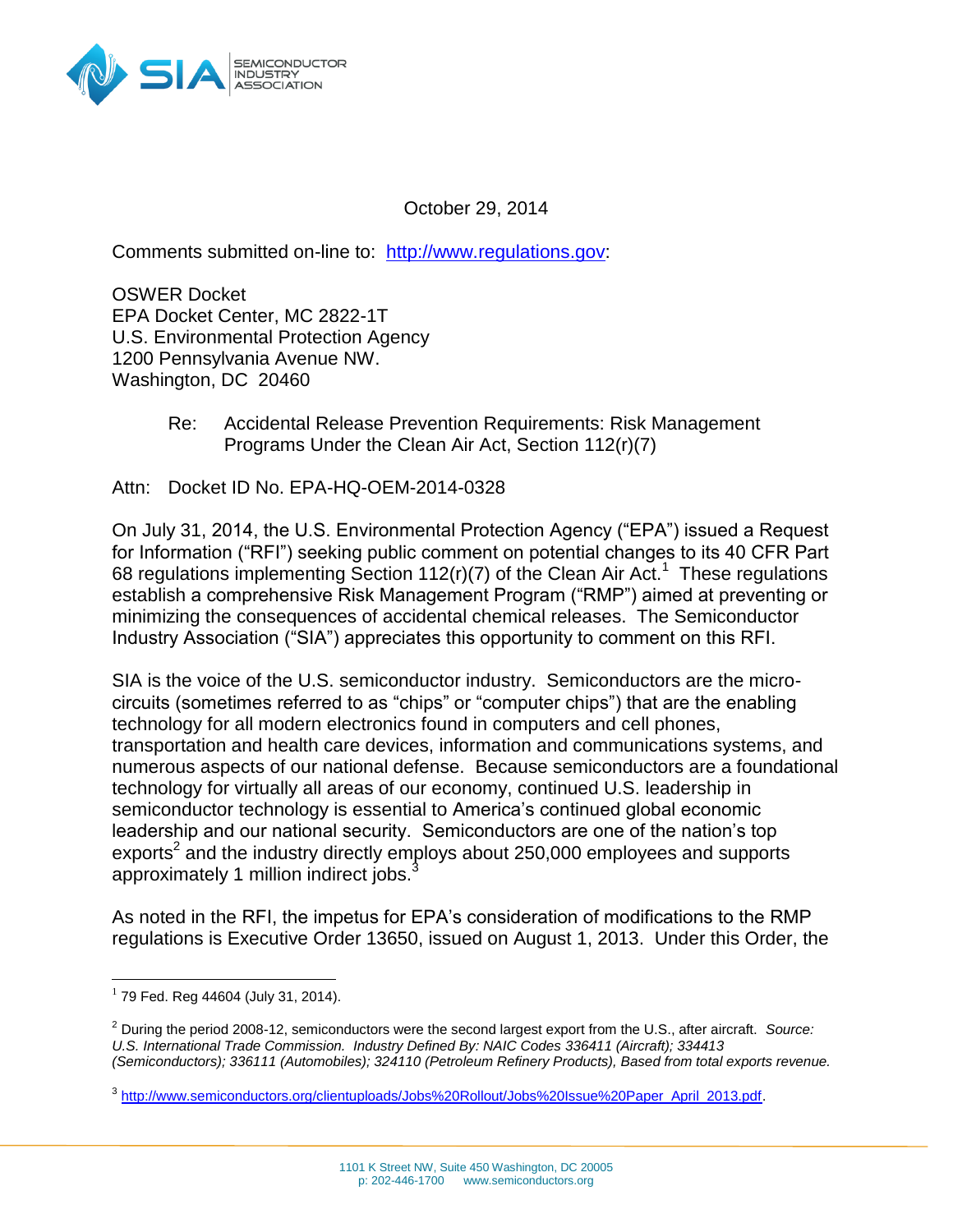

President has directed several federal agencies responsible for prevention and response to chemical accidents to consider further actions they can take to improve chemical safety and security.

The RFI issued by EPA discusses a wide range of potential changes to the RMP regulations. In many of these areas, the proposals will need to be refined into more specific requirements before it will be possible for SIA to offer useful comments. At this stage of the regulatory process, we would offer the following perspective on the direction and approach for modification of the current regulations:

## *1. Maximizing alignment between the RMP regulations and the Process Safety Management ("PSM") Standard*

Section II.C. of the RFI outlines a set of possible changes to the RMP regulations that are "the same or related to" changes to the PSM standard that are now under consideration by the Occupational Safety and Health Administration ("OSHA"). This was a helpful way for EPA to present the issues in the RFI.

Clearly there is substantial overlap between the RMP regulations and the PSM standard. OSHA has separately issued an RFI of its own on potential changes to the PSM standard.<sup>4</sup> SIA filed comments on that document and we incorporate by reference those comments for EPA's consideration (document attached). Those comments address specific areas in the PSM standard; any parallel provisions in the RMP regulations will be of continuing interest to the semiconductor industry. To cite just one example, EPA raises third party compliance audits, and SIA commented on that same issue on page 5 of our submission to OSHA.

More broadly, SIA would emphasize the importance of making the RMP and PSM requirements as consistent as possible. It is most helpful for our industry when EPA and OSHA speak with one voice in defining obligations for preventing, and minimizing the effect from, chemical accidents. Consistency in these policies provides predictable expectations as well as efficiency in implementation strategy. Specifically, we believe the RMP and PSM requirements should be aligned comprehensively, including matters related to regulatory scope, approach, terminology, substantive obligations, reporting and recordkeeping. As a further step, we recommend that EPA regulations state explicitly where implementation of the PSM requirements in 29 CFR 1910.119 will satisfy related Part 68 obligations.

## *2. Giving priority to completion of the RMP/PSM overlap issues before turning to other matters*

Section II.D. of the RFI discusses additional possible modifications to the Part 68 regulations that extend beyond matters that were also covered in the OSHA RFI. This section of EPA's RFI raises several important policy changes that would need to be considered carefully. In response to EPA's request about the relative priority of the

 4 78 Fed. Reg. 73756 (December 9, 2013).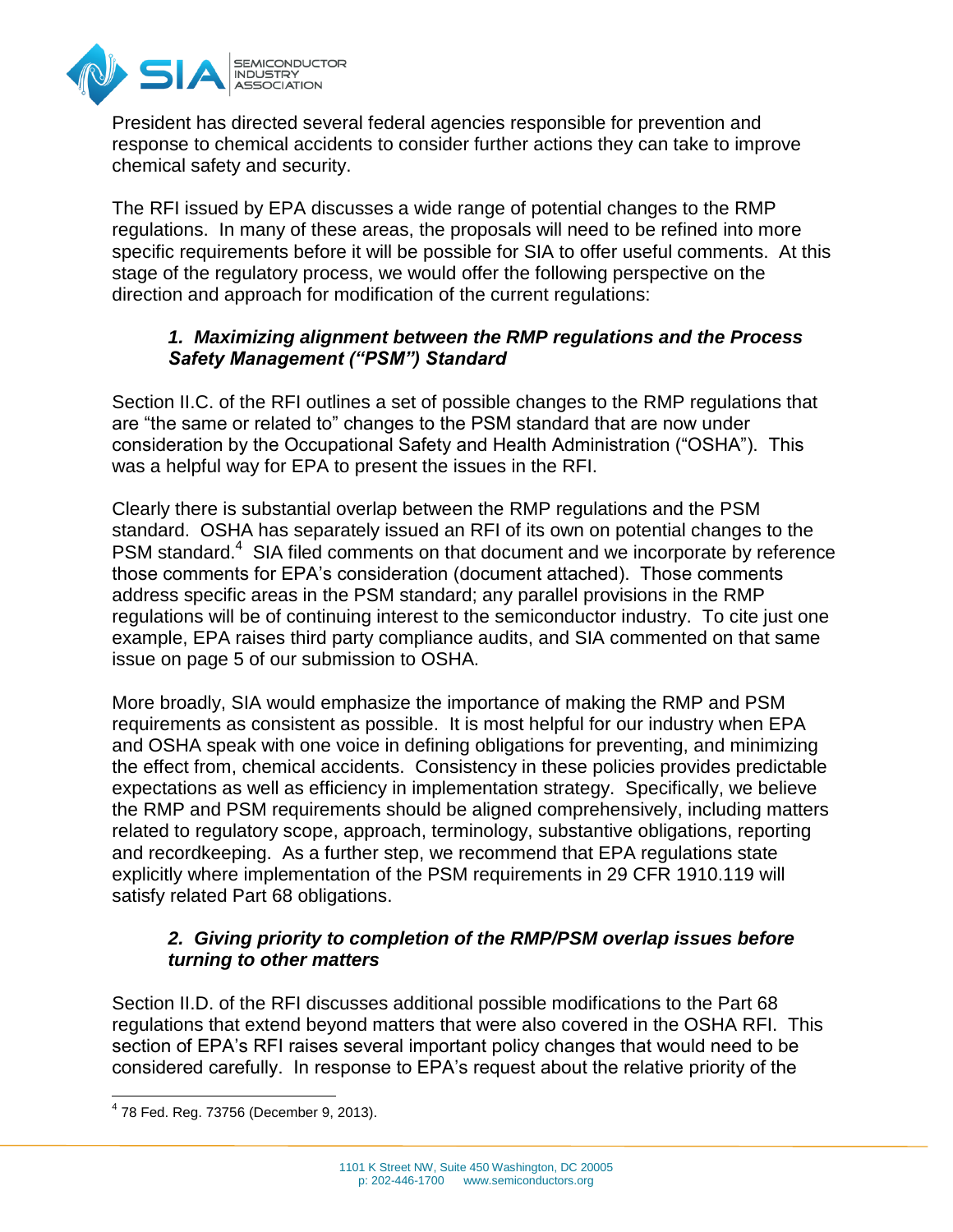

issues raised in the RFI,<sup>5</sup> SIA recommends that the Agency complete its coordinated work with OSHA, addressing the issues in Section II.C of the RFI, before undertaking additional changes to Part 68.

Our industry has a strong interest in seeing that EPA and OSHA address the overlapping issues in the RMP and PSM regulations and decide upon a common approach. As noted above, such coordinated action should provide greater predictability and efficiency. Taken as a whole, the array of issues presented in the EPA RFI is quite extensive, and it will likely take a long time for EPA to analyze and make decisions on all of the issues presented. SIA hopes the agencies will avoid a result where OSHA proceeds with a new PSM standard while EPA's related RMP requirements are delayed because the Agency is completing work on regulatory issues that are unrelated to the PSM standard. Such a result could easily occur if EPA attempts to address all of the issues identified in the RFI in one rulemaking action. Accordingly, SIA recommends that EPA proceed in two steps:

- (a) A coordinated set of rulemaking actions with OSHA covering the overlapping areas between the RMP and PSM regulations; and (b) A follow-on EPA action to address any further issues that are
- unique to EPA policy interests.

## *3. Targeting new requirements to the situations that warrant further controls*

EPA's Part 68 RMP regulations were first issued in 1994. $6$  Since that time EPA has had considerable experience with chemical accident prevention and response measures, and thus is in a strong position to identify types of operations and facilities that are most likely to present accident risks.

It is further clear that Executive Order 13650 was issued in response to recent chemical accidents that have occurred in the country. Section 1 of the Order itself refers to "past and recent tragedies" involving the handling and storage of chemicals that "are not without risk" and need to be addressed through "additional measures" by federal agencies. The Fact Sheet issued by the Administration at the time of the Executive Order is more specific, noting the "devastating explosion at a fertilizer plant in West, Texas" as the type of serious risk "that must be addressed."<sup>7</sup>

The RFI itself makes reference to accidents at specific facilities in explaining why it is considering particular policy changes to the RMP program. The facilities cited by EPA as the basis for its concerns and the justification for possible policy change fall into specific categories: explosives manufacture and disposal; fertilizer manufacture,

 5 79 Fed. Reg. at 44606.

<sup>6</sup> 59 Fed. Reg. 4493 (January 31, 1994).

<sup>&</sup>lt;sup>7</sup> "FACT SHEET: Executive Order on Improving Chemical Facility Safety and Security", The White House Office of the Press Secretary (August 1, 2013).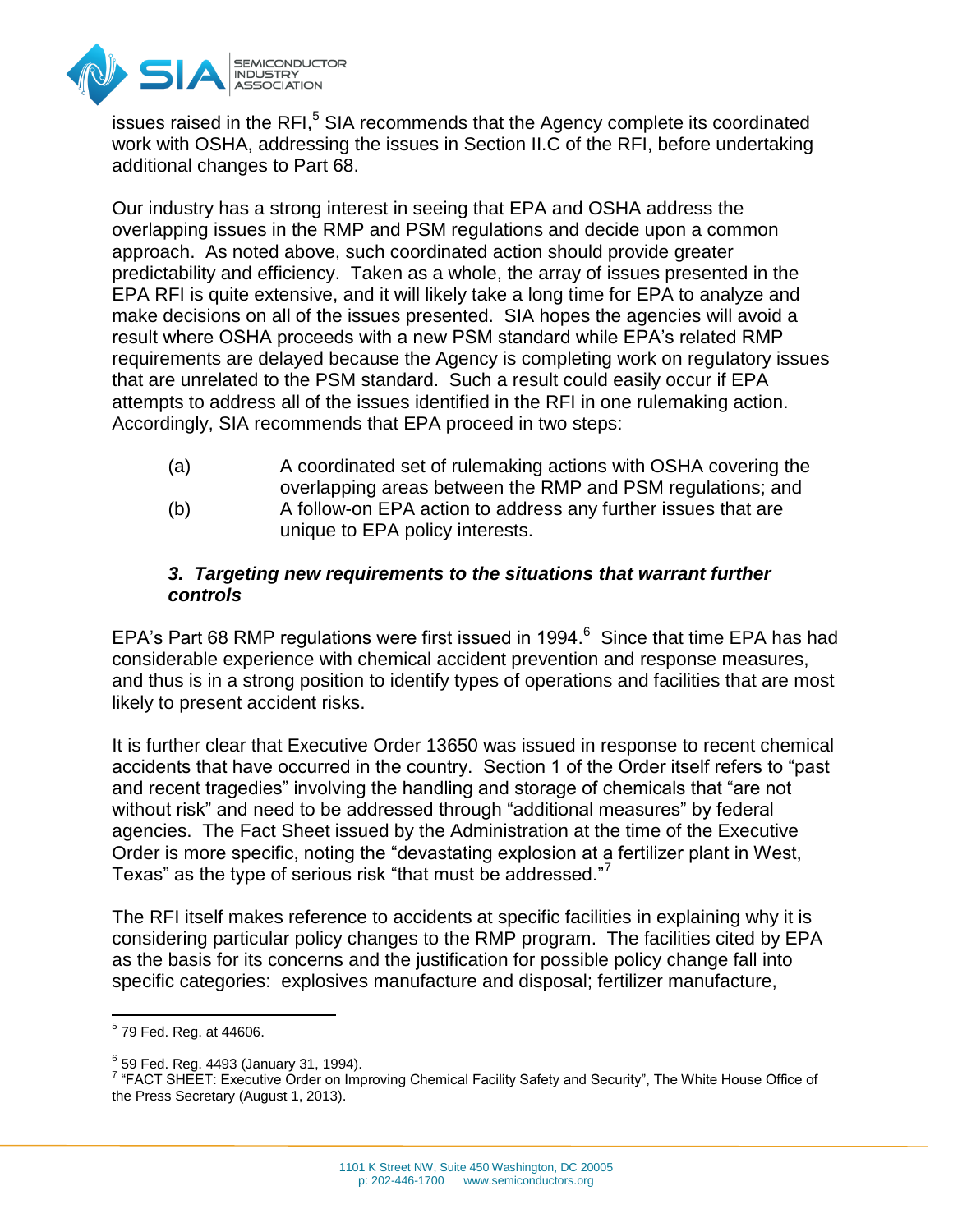

storage and transport; oil refining; chemical manufacture; hazardous waste disposal; and contained gas distribution. Large segments of industry in the United States are not on this list and would be expected to have substantially different operations. For example, requirements to provide additional public disclosure on operations at a facility should be commensurate with the risk of incidents at that facility. Additional disclosure may be appropriate for the categories of facilities with a past record of incidents; imposing additional disclosure requirements on other categories of facilities, such as semiconductor fabs, would simply increase the risk of disclosure of confidential information without providing significant benefit to the public.

Specifically, the semiconductor industry does not fit the profile of the facilities identified in the RFI that have triggered consideration of new RMP requirements. In fact, the semiconductor industry has established an excellent record of workplace safety and strong process controls.. The highly controlled systems in a fab include enclosed processes, automation, and chemical delivery systems, and the industry has been a leader in phasing out substances of concern<sup>8</sup> and reducing already low levels of emissions.<sup>9</sup>

Similarly, these same process controls have helped the semiconductor industry reduce the potential for chemical accidents. As documented in the online resource The Right to Know Network ("RTKNet.org"), EPA's data on accidents in the semiconductor industry (NAICS Code 334413) show no accidents over the last five years.<sup>10</sup>

Thus, the record of chemical accidents in the United States now presents a compelling policy rationale for EPA to differentiate among various operations and industries when considering additional control measures under the RMP. The situations that have justified Executive Order 13650 and EPA's RFI proposals are drawn from specific segments of industry. Those segments should be the subject of any additional controls,

 $\overline{\phantom{a}}$  $8$  The semiconductor industry has a long history of leadership of substituting chemicals of concern with more benign substances. For example, the industry replaced the use of chlorinated solvents with rubbing alcohol, phased-out glycol ethers with propelyne, and was one of the first industries to eliminate the use of ozone depleting substances (ODSs). More recently, in response to concerns of the environmental and health community associated with the use of perfluorooctanyl sulfonates (PFOS), the semiconductor industry has eliminated the use of PFOS in most applications and emissions have been reduced by 99 percent since 2005. See World Semiconductor Council (2011 Joint Statement) available at: [http://www.semiconductorcouncil.org/wsc/uploads/WSC\\_2011\\_Joint\\_Statement.pdf.](http://www.semiconductorcouncil.org/wsc/uploads/WSC_2011_Joint_Statement.pdf)

 $^9$  According to data in the Toxics Release Inventory (TRI), the entire sector within the Computers/Electronics Products category (334) contributes just 0.1 percent of the total of TRI releases for all industries. The TRI emissions for this sector amounts to 4.459 million pounds out of a total of over 4 billion pounds from all industries, and the semiconductor industry (NAICS code 334413) is just one subset of this larger sector. See [http://www.epa.gov/tri/tridata/tri10/nationalanalysis/index.htm.](http://www.epa.gov/tri/tridata/tri10/nationalanalysis/index.htm) In terms of greenhouse gas emissions, the semiconductor industry contributes 0.08 percent of total emissions in the U.S. EPA data show that out of 6.7 billion metric tons of CO<sub>2</sub>-equivalents emitted in the entire US, only 5.4 million metric tons is emitted by the industry. [http://www.epa.gov/climatechange/Downloads/ghgemissions/US-GHG-Inventory-2013-Main-Text.pdf.](http://www.epa.gov/climatechange/Downloads/ghgemissions/US-GHG-Inventory-2013-Main-Text.pdf) The global industry has an ongoing voluntary program to further reduce its emissions of a group of greenhouse gases known as perfluorinated compounds (PFCs). See World Semiconductor Council (2011 Joint Statement) available at: [http://www.semiconductorcouncil.org/wsc/uploads/WSC\\_2011\\_Joint\\_Statement.pdf.](http://www.semiconductorcouncil.org/wsc/uploads/WSC_2011_Joint_Statement.pdf)

 $10$  EPA maintains records on accident history reported under the RMP in its database RMP\*Info. While that database is not accessible online, RTKNet.org compiles its data on accidents from EPA's RMP\*Info. The current report on the semiconductor industry in RTKNet.org is based on data released by EPA on May 13, 2013.